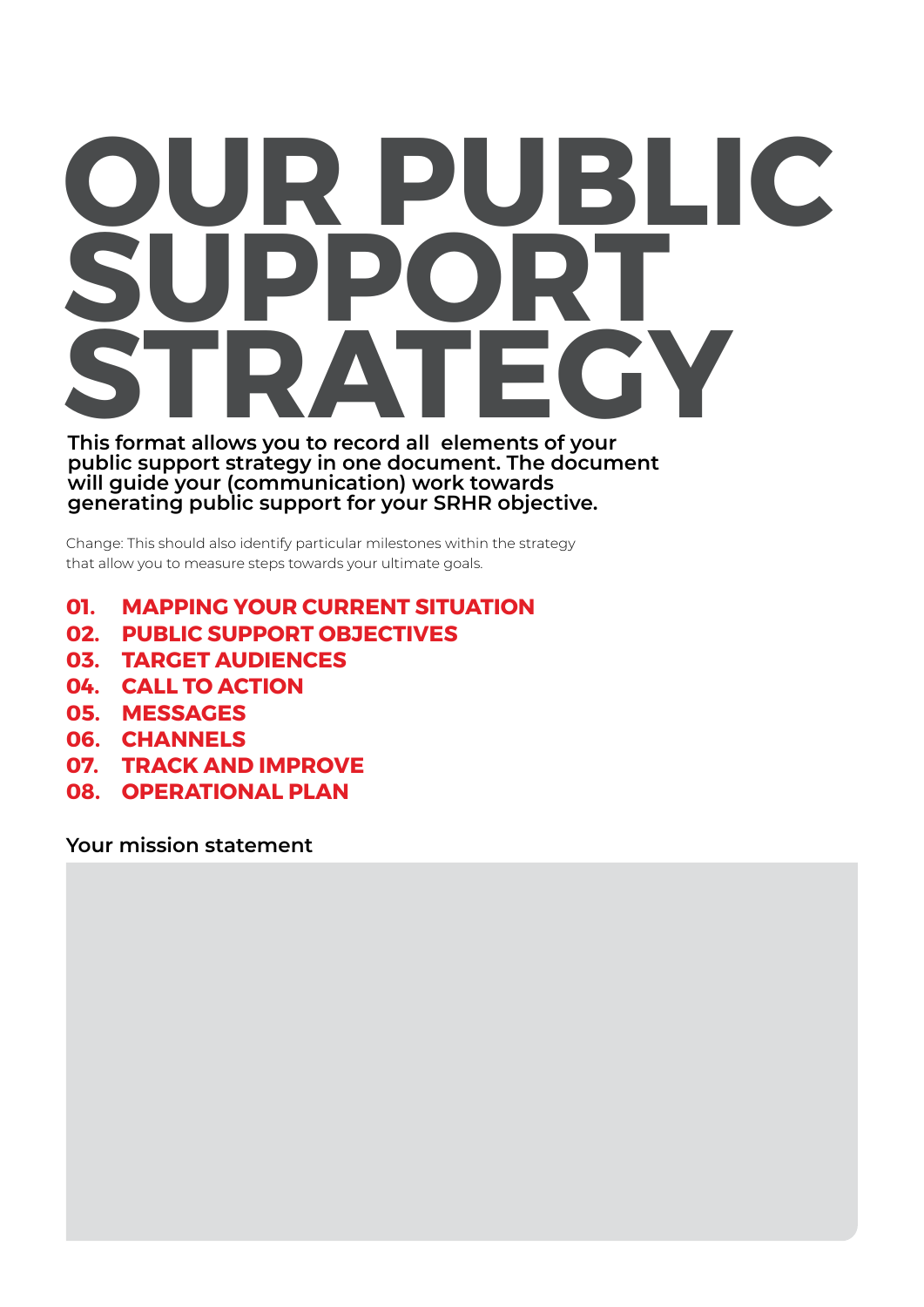# **01. MAPPING YOUR CURRENT SITUATION**

#### **Fill in your PowerMap Matrix**

For more information see chapter 1 of the Public Support Strategy toolkit.



#### **Social and cultural norms analysis**

Note: give a brief overview of the social and cultural norms and values that are relevant to the topic you want to generate public support on. For inspiration have a look at your baseline research.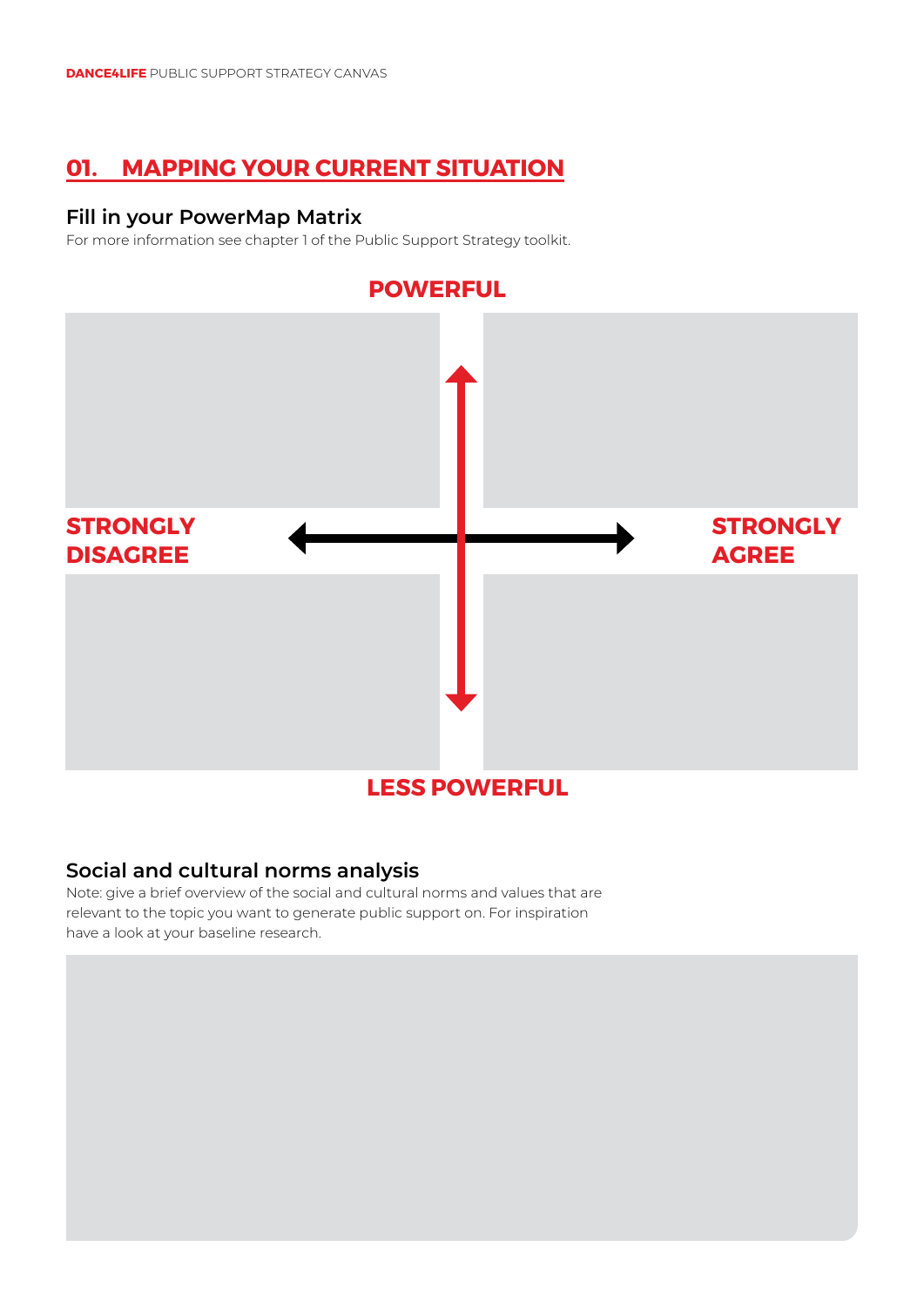## **Fill in version of SWOT analysis – Matrix**

Fill in this SWOT reflecting on your strategy objective, the coaltion you are part of, and the context you operate in. Look at internal and external conditions

For more information on SWOT see **chapter 1** of the **Public Support Strategy toolkit**.

| <b>STRENGTHS</b> | <b>WEAKNESSES</b> | <b>OPPORTUNITIES</b> | <b>THREATS</b> |
|------------------|-------------------|----------------------|----------------|
|                  |                   |                      |                |
|                  |                   |                      |                |
|                  |                   |                      |                |
|                  |                   |                      |                |
|                  |                   |                      |                |
|                  |                   |                      |                |
|                  |                   |                      |                |
|                  | J                 |                      |                |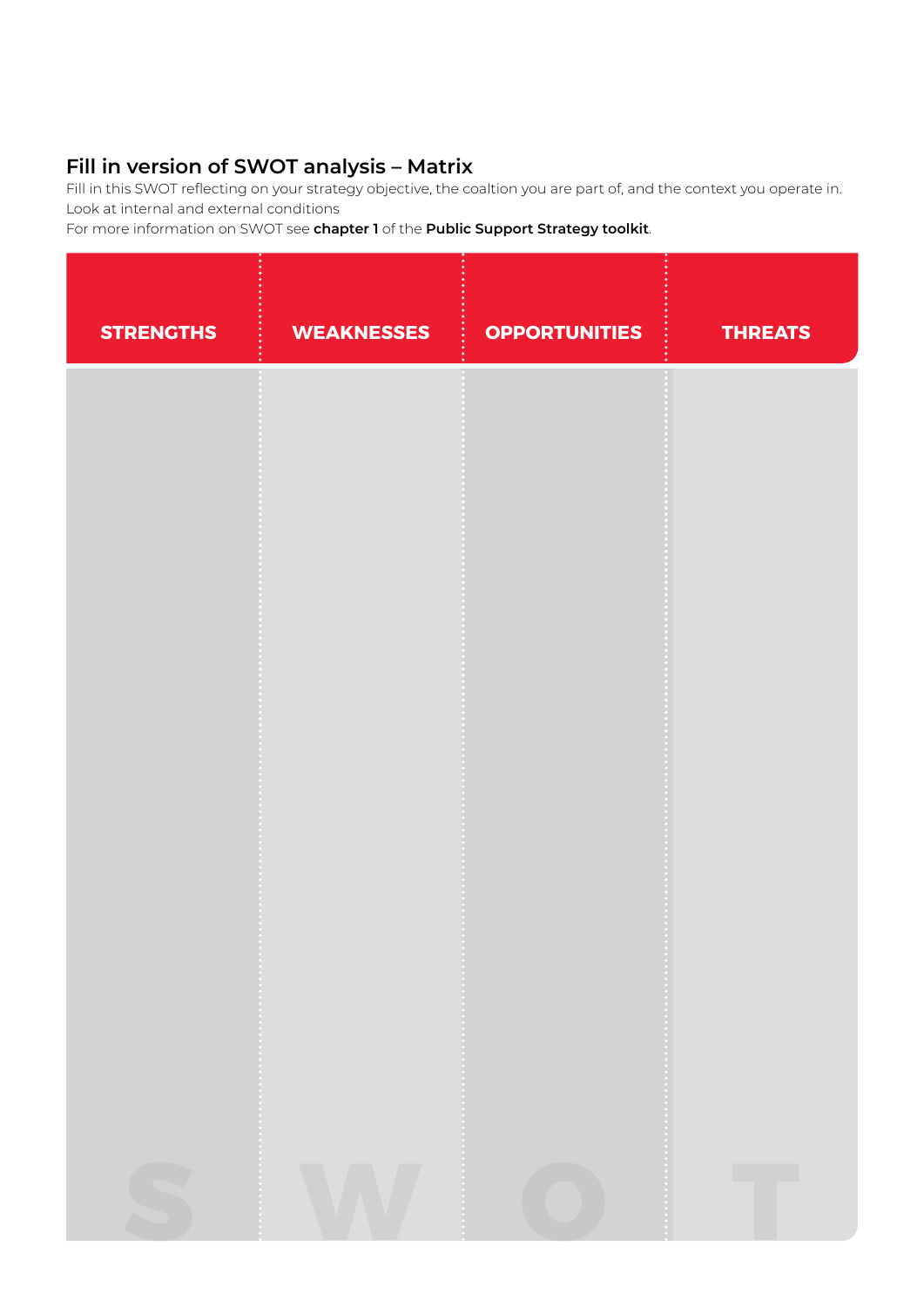#### **Political and legal analysis**

Note: give a brief overview of the political and legal context that you are operating in. Mention the most important elements that relate to the area you want to generate public support on. Have a look at the work on this you did when designing your advocacy strategy for inspiration.

#### **Dealing with Oppostition**

# **EXPECTED OPPOSITION HOW TO MINIMIZE THEIR IMPACT**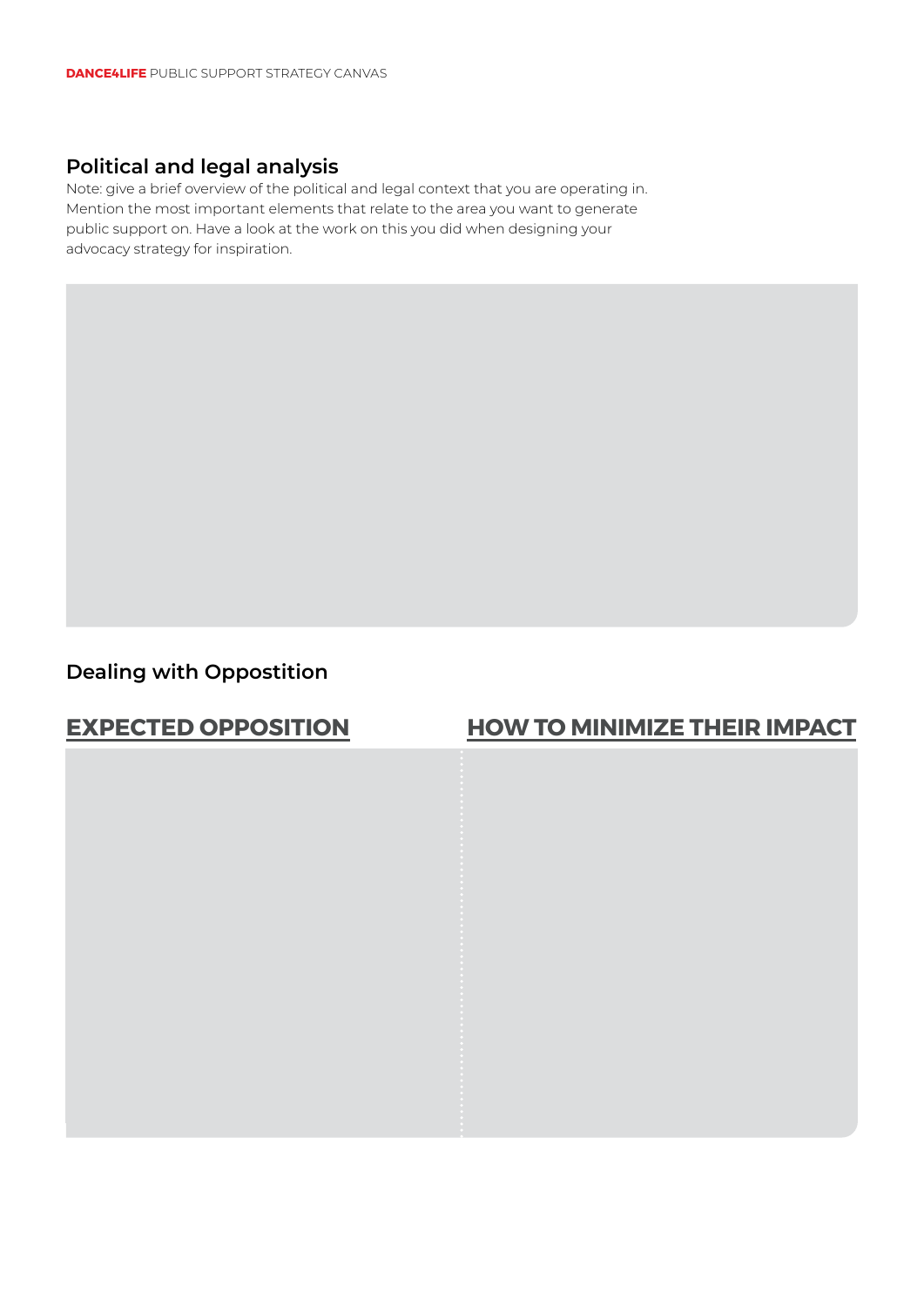# **Capacity assesment**

What relevant capacity do you already have? And what do you need to find externally?

# **02. PUBLIC SUPPORT OBJECTIVES**

### **What is/are your main public support objective(s)?**

Note: make sure to base these upon your advocacy strategy objectives and the desired outcomes of your work on public support. Ensure your public support objectives are formulated SMART.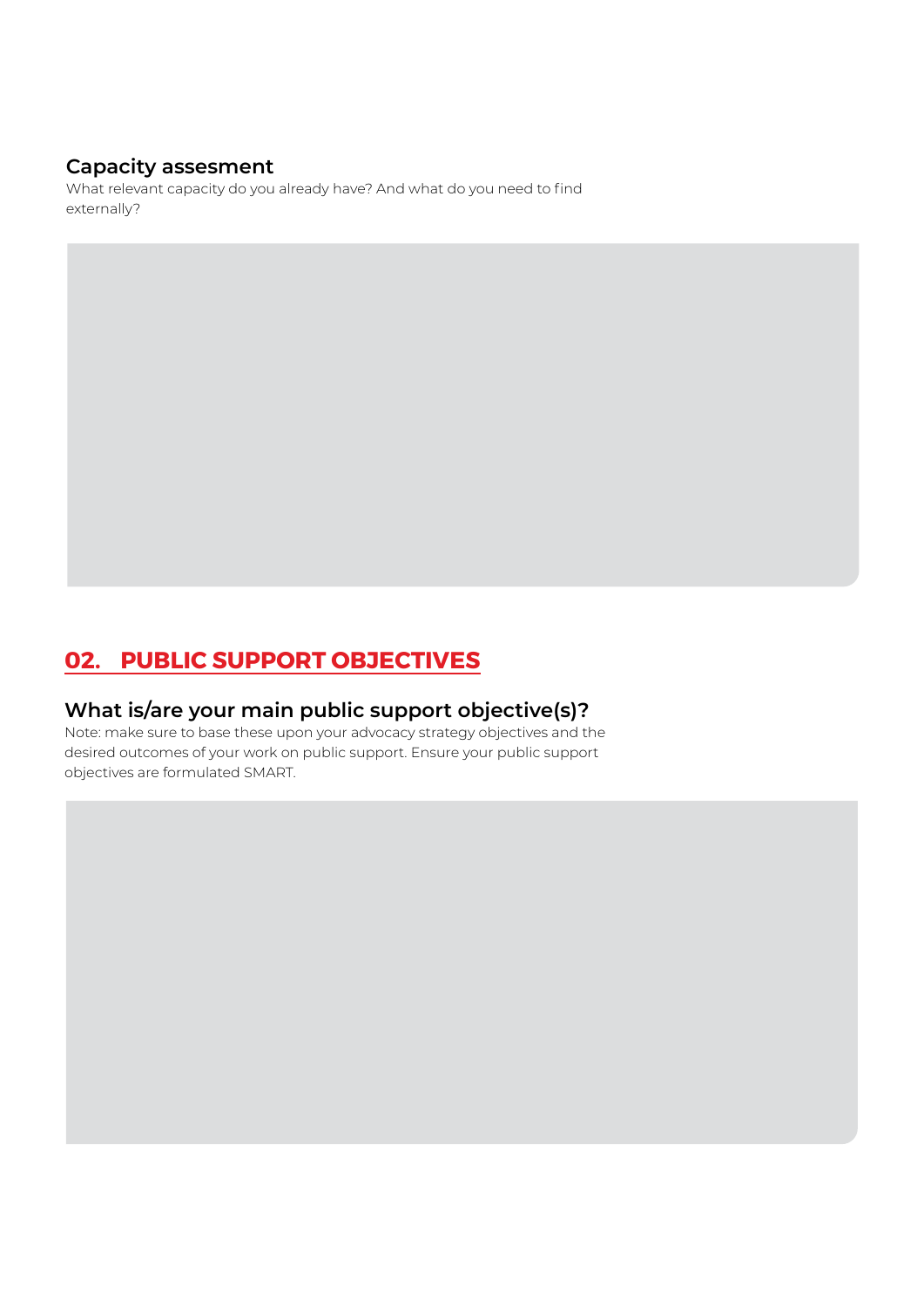# **03. TARGET AUDIENCES**

#### **Who is your target audience(s)?**

Note: you can divide this in primary (the ultimate audience that you working for) and secondary audience (the audience that allows you to reach your primary audiences such as media, influencers, parents, religious leaders etc.)

#### **Fill in your Empathy Map**

Note: do the empathy map for your primary target audience.



the person facing?

#### **GAIN**

What is the person hoping to get? What does success look like?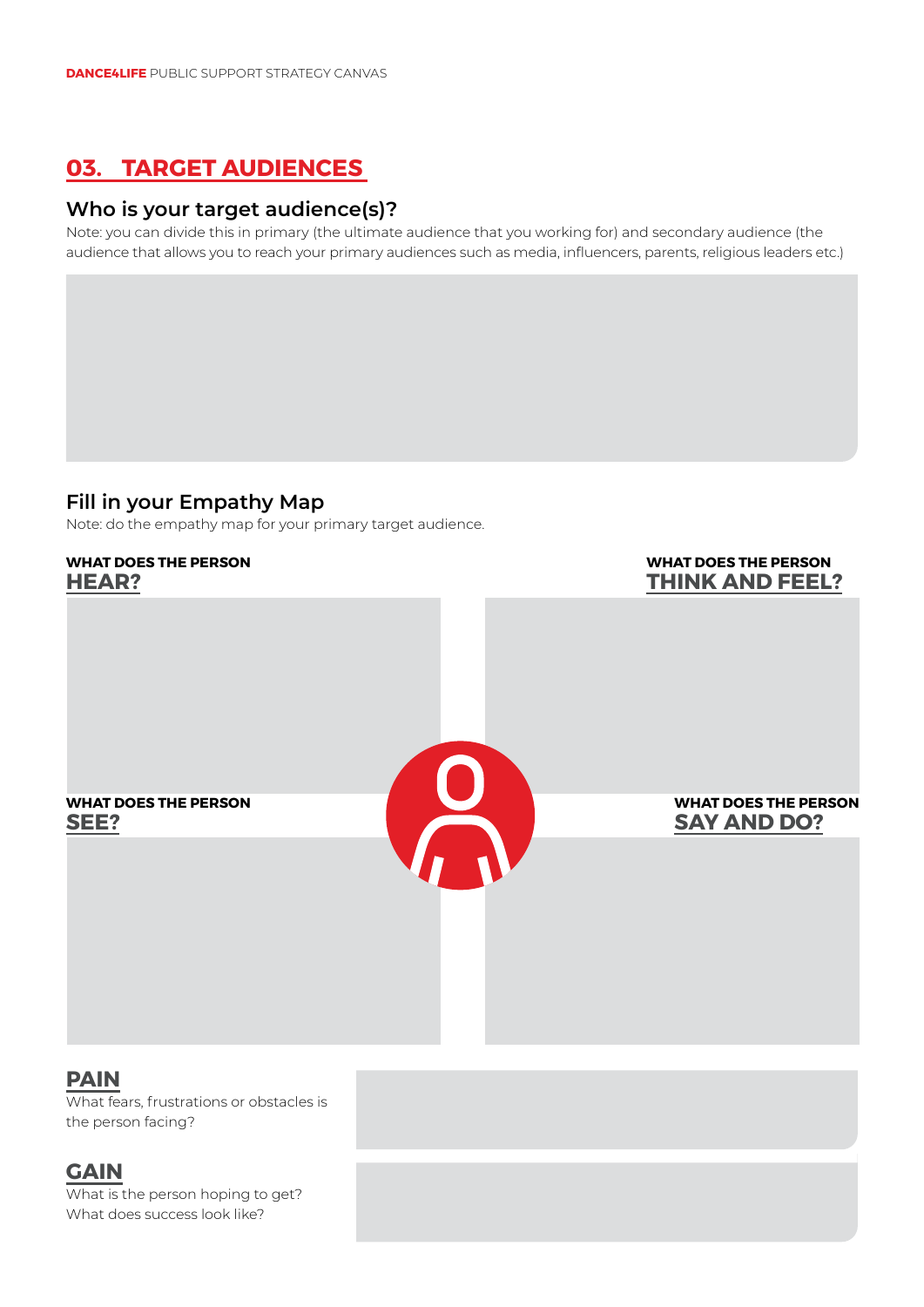#### **How to best reach and engage your target audience**

Note your insights and any ideas you have on strategy.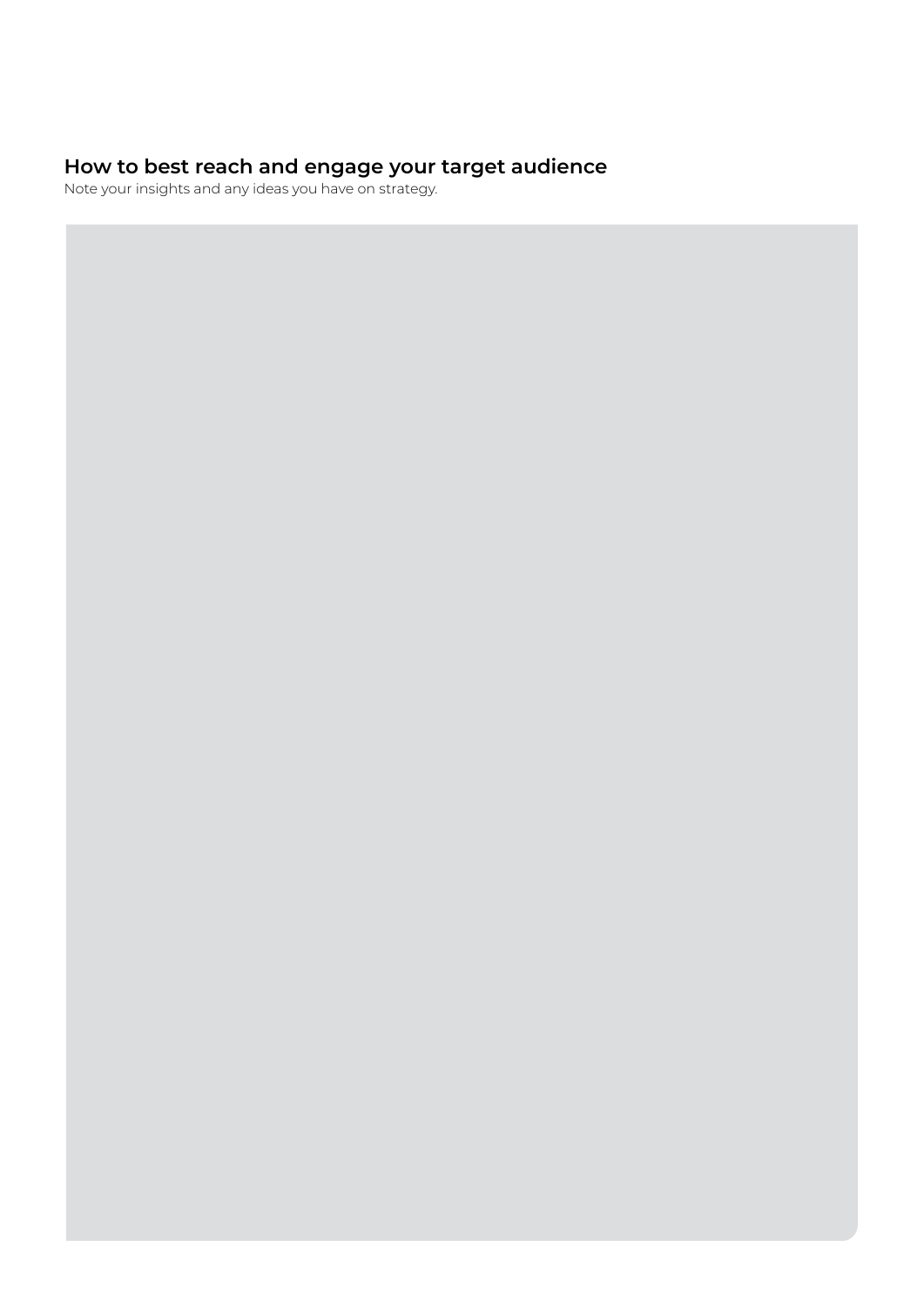# **04. CALL TO ACTION**

#### **What do you want our main audience to know/feel/ do in response to the communication message?**



What do you want the audience to know after listening to you or reading your information?

**THINK FEEL DO**

What emotion or response do you want to evoke?

What specific action do you want the audience to take?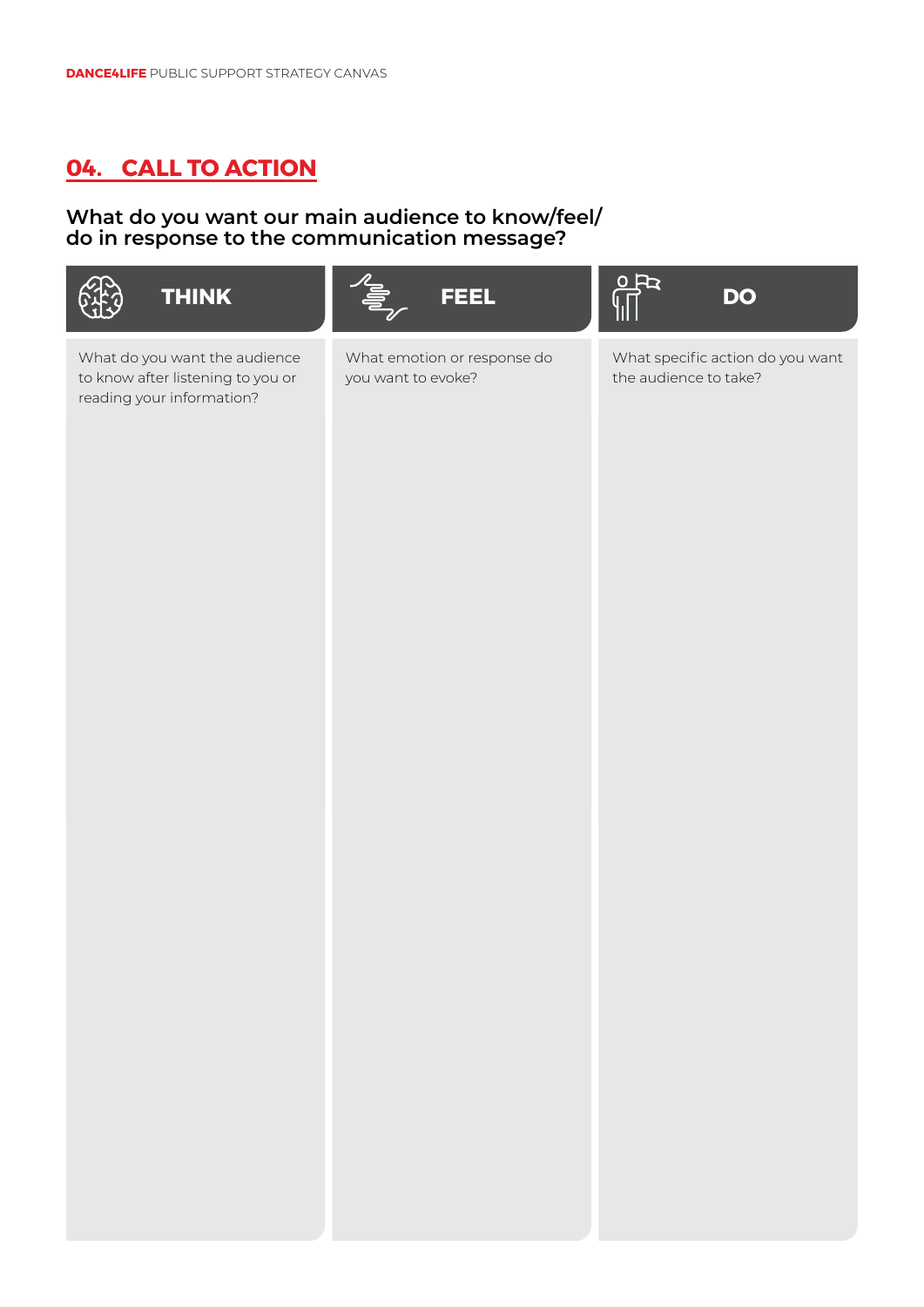**What is your main call to action? Maybe you want to identify a call to action for each of your audiences.**

| <b>PRIMARY AUDIENCE</b> | SECONDARY AUDIENCE TERTIARY AUDIENCE |  |
|-------------------------|--------------------------------------|--|
|                         |                                      |  |
|                         |                                      |  |
|                         |                                      |  |
|                         |                                      |  |
|                         |                                      |  |
|                         |                                      |  |
|                         |                                      |  |
|                         |                                      |  |

#### **Safety and Security**

Consider the risks that you and your audience might run. Is this a risk you want to take? And your audience? If so, then fine. If not, consider a change to your call to action.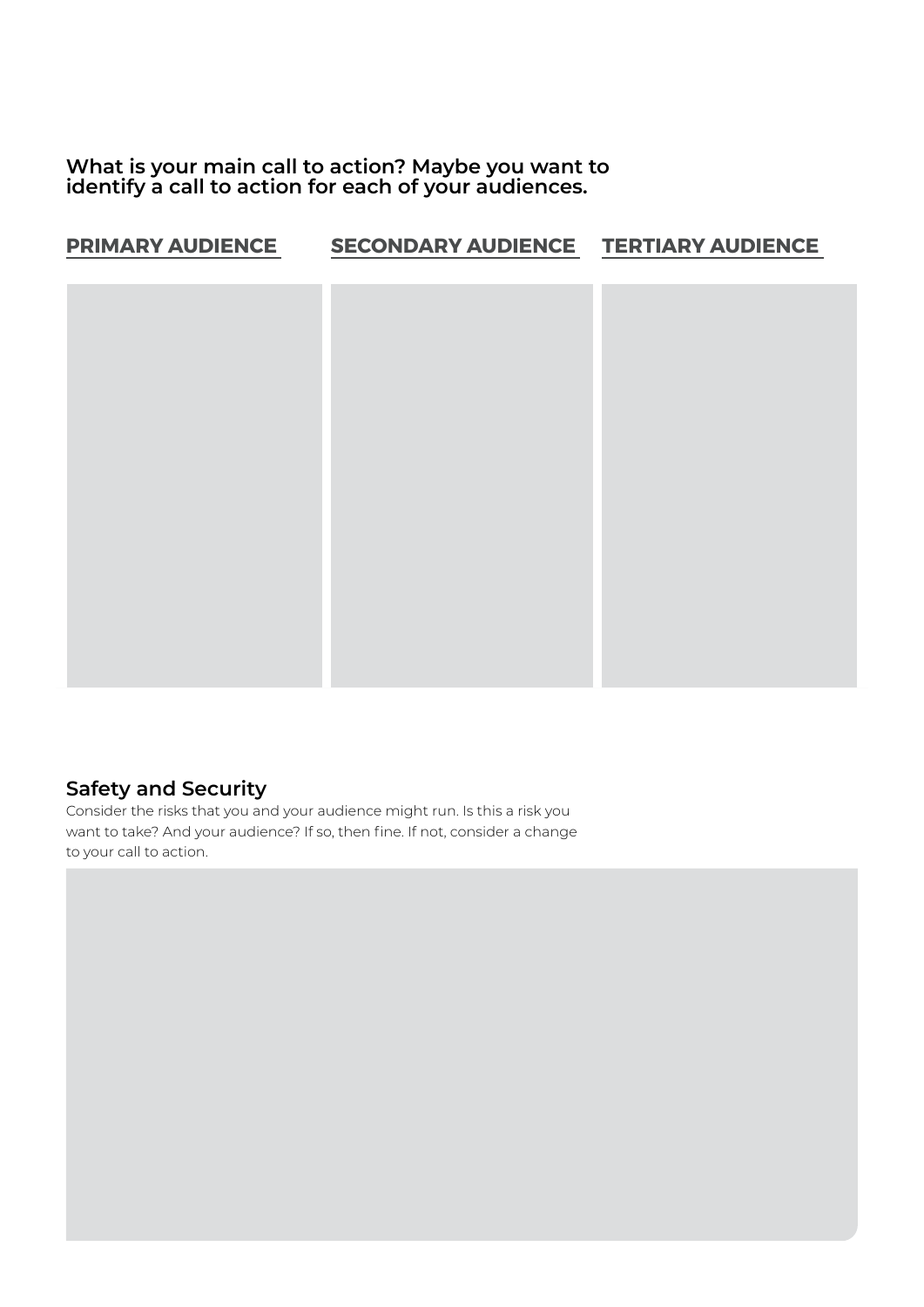# **05. MESSAGES**

| Message 1                              | Message 2                              | Message 3                              |
|----------------------------------------|----------------------------------------|----------------------------------------|
| <b>Audience</b>                        | <b>Audience</b>                        | <b>Audience</b>                        |
| What do they need<br>to know           | What do they need<br>to know           | What do they need<br>to know           |
| <b>Key message</b><br>(short & simple) | <b>Key message</b><br>(short & simple) | <b>Key message</b><br>(short & simple) |
| <b>Tone of voice</b>                   | <b>Tone of voice</b>                   | <b>Tone of voice</b>                   |
| Format                                 | Format                                 | Format                                 |
| <b>Key moments</b>                     | <b>Key moments</b>                     | <b>Key moments</b>                     |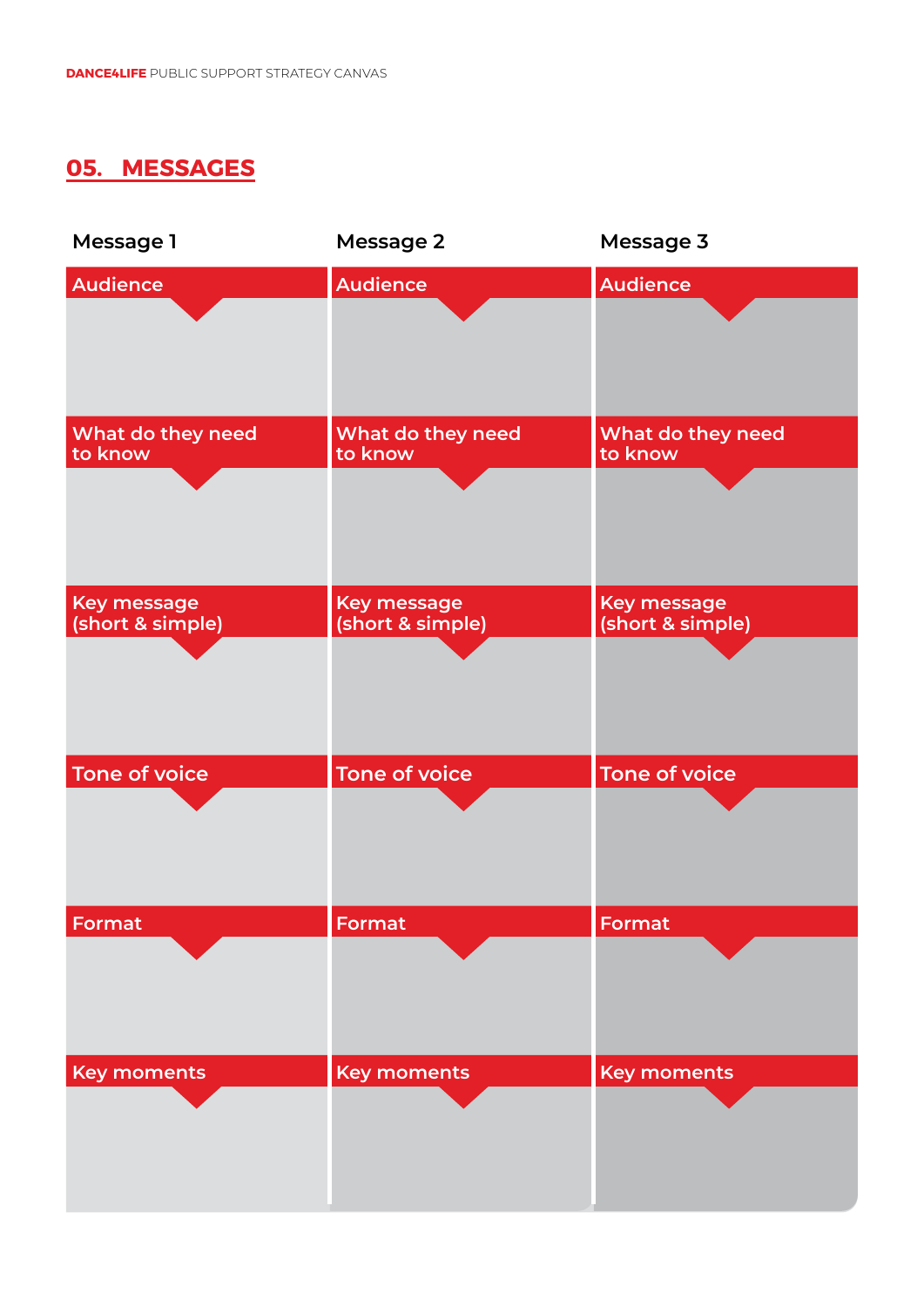# **06. CHANNELS**

# **Digital Context Analyses**

Note: give a brief overview of the digital context that is relevant for your target audience. Think about internet penetration. Which digital spaces/tools are mostly used. What could be potential challenges?

# **Which channels does your target audiences prefer?**

| <b>TARGET AUDIENCE</b> | <b>CHANNEL</b> |
|------------------------|----------------|
|                        |                |
|                        |                |
|                        |                |
|                        |                |
|                        |                |
|                        |                |
|                        |                |
|                        |                |
|                        |                |
|                        |                |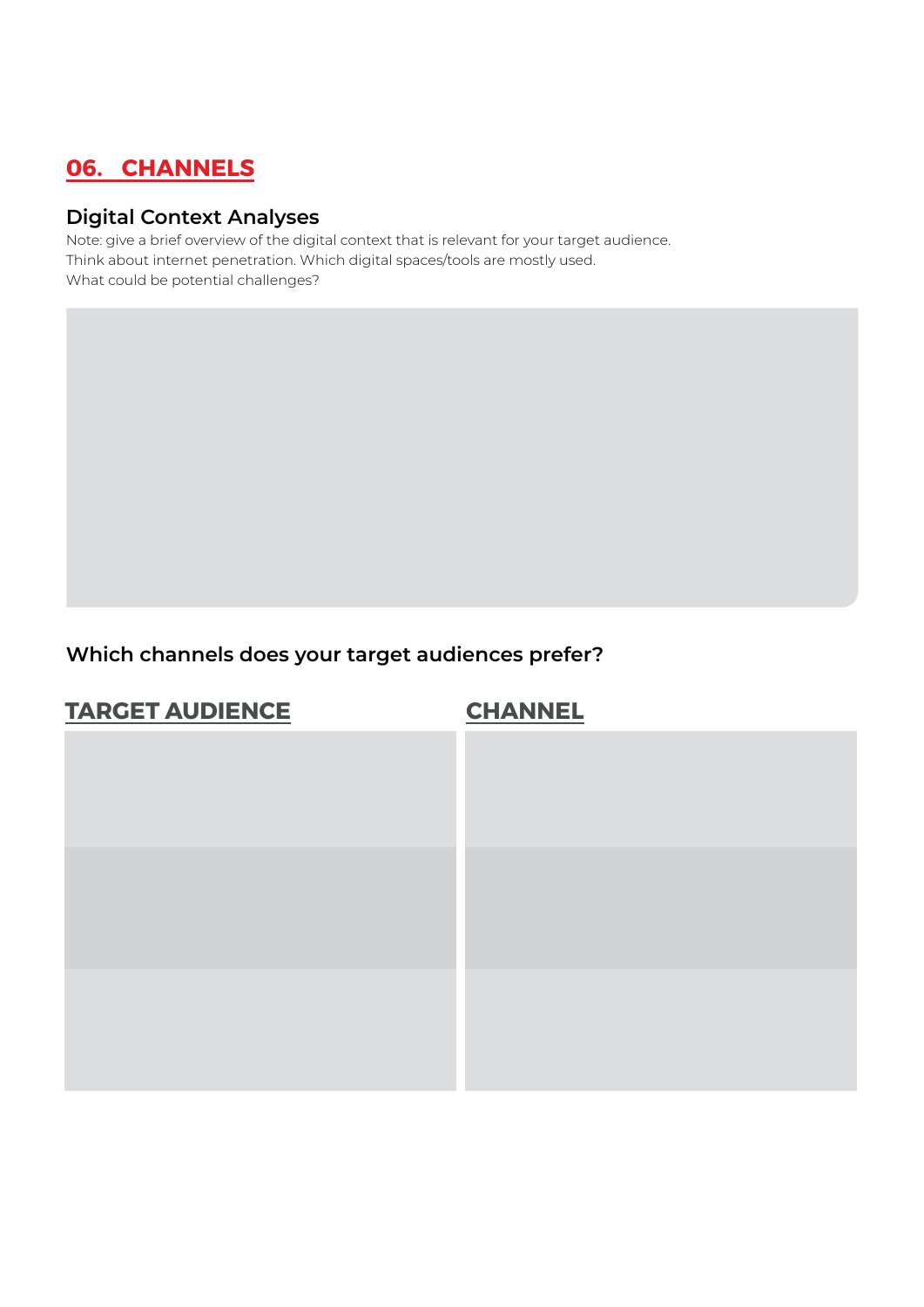# **07. TRACK AND IMPROVE**

Note: the activities you mention here needs to match with your coalitions overall yearplan.

| <b>ACTIVITY</b> | <b>CHANNEL</b> | <b>INDICATORS</b> | <b>METHODS AND<br/>TOOLS FOR</b><br><b>MEASUREMENT</b> |
|-----------------|----------------|-------------------|--------------------------------------------------------|
|                 |                |                   |                                                        |
|                 |                |                   |                                                        |
|                 |                |                   |                                                        |
|                 |                |                   |                                                        |
|                 |                |                   |                                                        |
|                 |                |                   |                                                        |
|                 |                |                   |                                                        |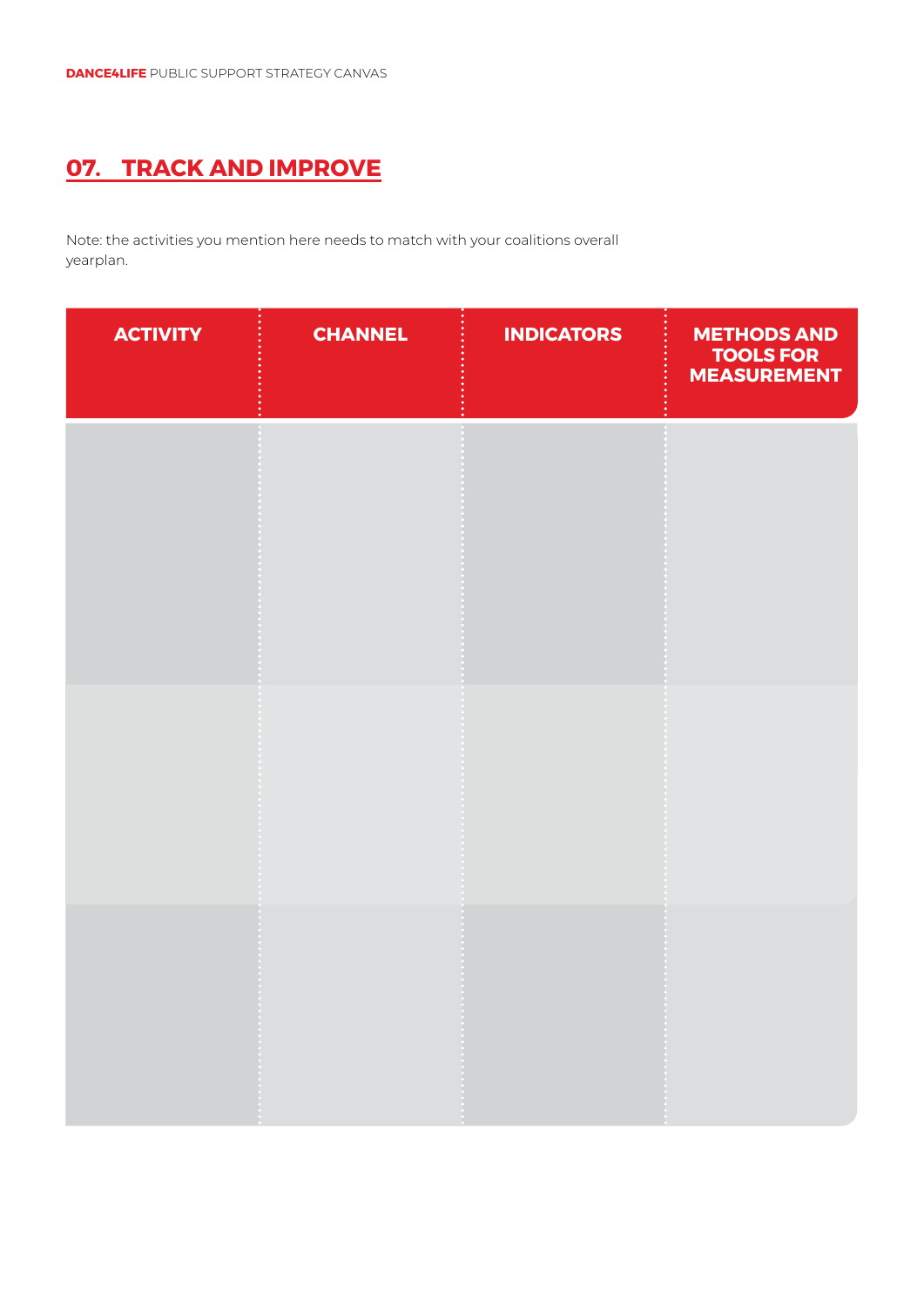# **08. OPERATIONAL PLAN**

Note: anything you put into this operational plan will be updated every year and needs to correspond with your coalitions overall year plan

| PLANNED ACTIVITY | <b>ACTIVITY OBJECTIVE</b> | <b>SUGGESTED TIMELINE</b> |
|------------------|---------------------------|---------------------------|
|                  |                           |                           |
|                  |                           |                           |
|                  |                           |                           |
|                  |                           |                           |
|                  |                           |                           |
|                  |                           |                           |
|                  |                           |                           |
|                  |                           |                           |
|                  |                           |                           |
|                  |                           |                           |
|                  |                           |                           |
|                  |                           |                           |
|                  |                           |                           |
|                  |                           |                           |